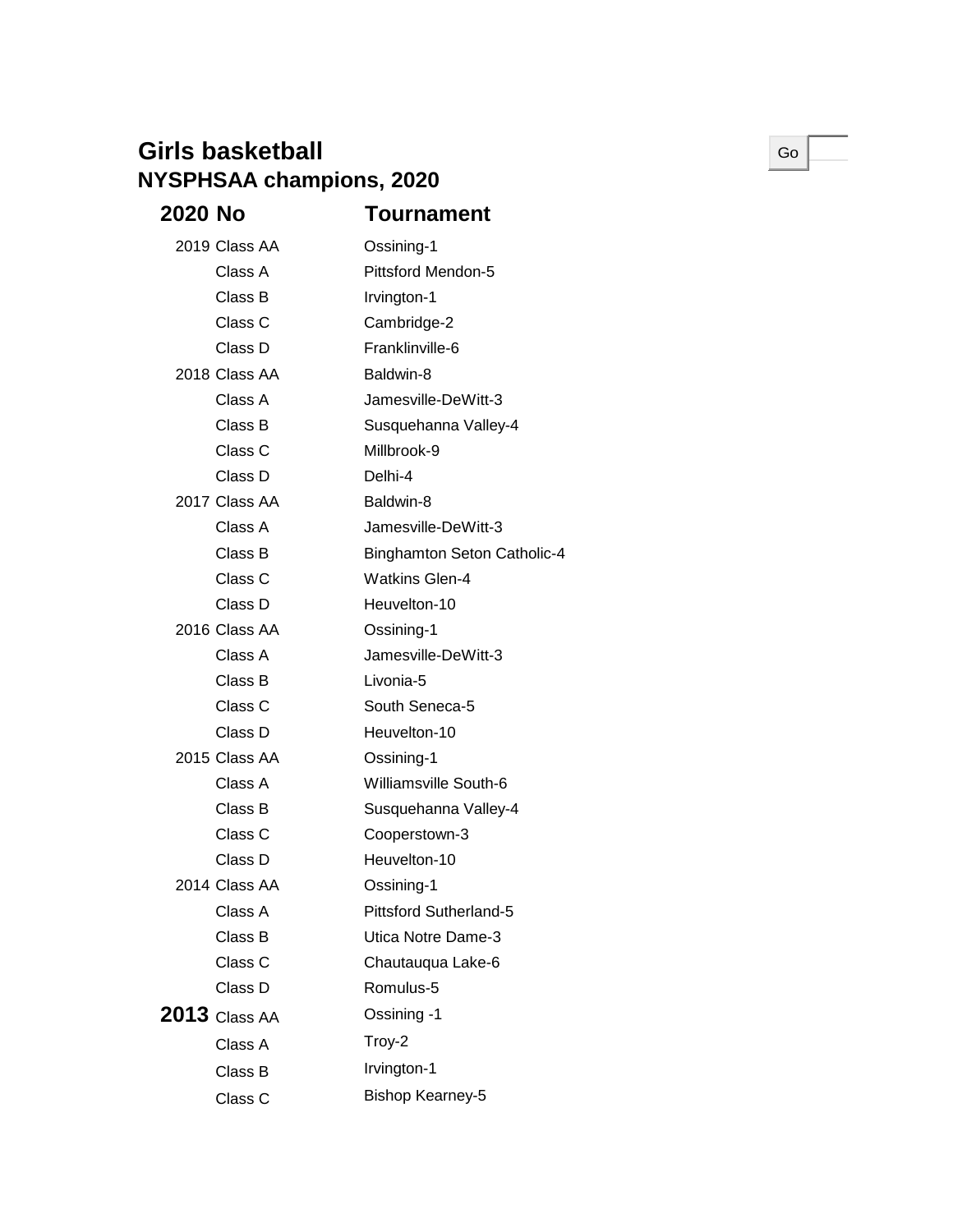| Class D       | Batavia Notre Dame-5                |
|---------------|-------------------------------------|
| 2012 Class AA | Cicero-North Syracuse-3             |
| Class A       | Rochester East-5                    |
| Class B       | Irvington-1                         |
| Class C       | Hoosic Valley-2                     |
| Class D       | Elba-5                              |
| 2011 Class AA | Cicero-North Syracuse-3             |
| Class A       | Peekskill-1                         |
| Class B       | Irvington-1                         |
| Class C       | Gananda-5                           |
| Class D       | Coleman Catholic-9                  |
| 2010 Class AA | Sachem East-11                      |
| Class A       | <b>Averill Park-2</b>               |
| Class B       | Irvington-1                         |
| Class C       | Marion-5                            |
| Class D       | Clymer-6                            |
| 2009 Class AA | Copiague-11                         |
| Class A       | Newark-5                            |
| Class B       | Nanuet-1                            |
| Class C       | Nazareth-5                          |
| Class D       | Coleman Catholic-9                  |
| 2008 Class AA | Rush-Henrietta-5                    |
| Class A       | Malone-10                           |
| Class B       | <b>Briarcliff-1</b>                 |
| Class C       | Haldane-1                           |
| Class D       | Hammond-10                          |
| 2007 Class AA | Rush-Henrietta-5                    |
| Class A       | Lakeland-1                          |
| Class B       | East Aurora-6                       |
| Class C       | Elmira Notre Dame-4                 |
| Class D       | Hammond-10                          |
| 2006 Class AA | Rush-Henrietta-5                    |
| Class A       | <b>Pittsford Sutherland-5</b>       |
| Class B       | South Jefferson-3                   |
| Class C       | Elmira Notre Dame-4                 |
| Class D       | South Kortright-4                   |
| 2005 Class AA | Syracuse Nottingham-3               |
| Class A       | Honeoye Falls-Lima-5                |
| Class B       | John Glenn-11                       |
| Class C       | <b>Binghamton Seton Catholic-4</b>  |
| Class D       | Pine Valley-6                       |
| 2004 Class AA | Greece Athena-5                     |
| Class A       | Poughkeepsie Lourdes-1              |
| Class B       | South Jefferson-3                   |
| Class C       | <b>Watertown Immaculate Heart-3</b> |
| Class D       | Pine Valley-6                       |
| 2003 Class A  | Copiague-11                         |
| Class B       | New Hyde Park-8                     |
| Class C       | South Seneca-5                      |
| Class D       | Pine Valley-6                       |
| 2002 Class A  | Troy Catholic-2                     |
|               |                                     |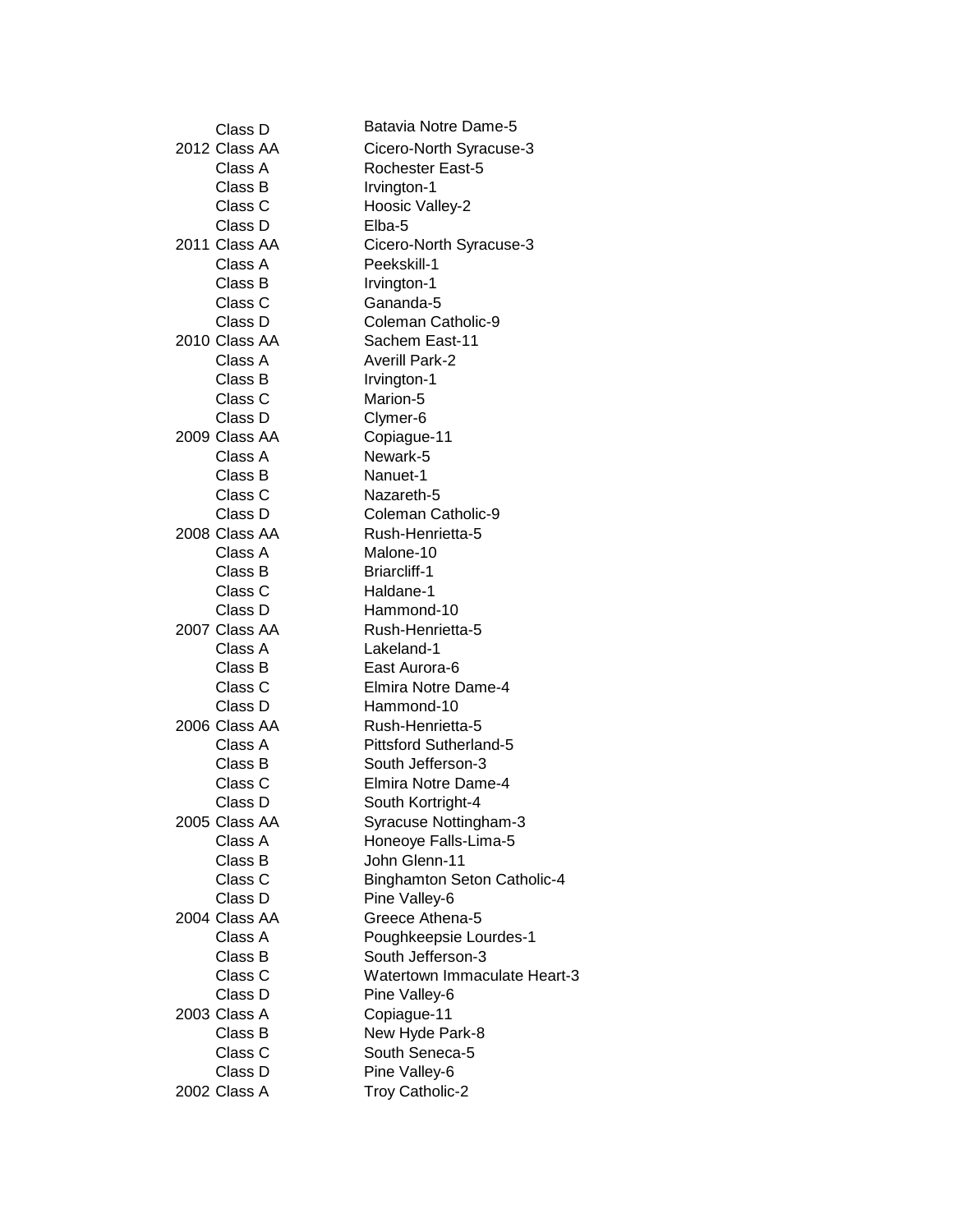| Class B      | Poughkeepsie Lourdes-1       |
|--------------|------------------------------|
| Class C      | Voorheesville-2              |
| Class D      | Watertown Immaculate Heart-3 |
| 2001 Class A | Colonie-2                    |
| Class B      | Poughkeepsie Lourdes-1       |
| Class C      | Lansing-4                    |
| Class D      | Odessa-Montour-4             |
| 2000 Class A | Ursuline-1                   |
| Class B      | Poughkeepsie Lourdes-1       |
| Class C      | Bloomfield-5                 |
| Class D      | Haldane-1                    |
| 1999 Class A | Shenendehowa-2               |
| Class B      | Poughkeepsie Lourdes-1       |
| Class C      | Bloomfield-5                 |
| Class D      | Batavia Notre Dame-5         |
| 1998 Class A | Syracuse Corcoran-3          |
| Class B      | Oneonta-4                    |
| Class C      | Voorheesville-2              |
| Class D      | Haldane-1                    |
| 1997 Class A | Albany-2                     |
| Class B      | Oneonta-4                    |
| Class C      | <b>Burke Catholic-9</b>      |
| Class D      | Pine Valley-6                |
| 1996 Class A | Albany Bishop Maginn-2       |
| Class B      | John Jay Cross River-1       |
| Class C      | Westhill-3                   |
| Class D      | Haldane-1                    |
| Class B      | Ursuline-1                   |
| Class C      | Poughkeepsie Lourdes-1       |
| Class D      | St. Johnsville-2             |
| 1993 Class A | Shenendehowa-2               |
| Class B      | Syracuse Corcoran-3          |
| Class C      | Poughkeepsie Lourdes-1       |
| Class D      | St. Johnsville-2             |
| 1992 Class A | John Jay East Fishkill-1     |
| Class B      | Albertus Magnus-1            |
| Class C      | Poughkeepsie Lourdes-1       |
| Class D      | Pine Valley-6                |
| 1991 Class A | John Jay East Fishkill-1     |
| Class B      | Albertus Magnus-1            |
| Class C      | Hoosic Valley-2              |
| Class D      | Pine Valley-6                |
| 1990 Class A | Shenendehowa-2               |
| Class B      | Syracuse Nottingham-3        |
| Class C      | Irvington-1                  |
| Class D      | Morrisville-Eaton-3          |
| 1989 Class A | Troy-2                       |
| Class B      | Syracuse Nottingham-3        |
| Class C      | Westhill-3                   |
| Class D      | Haldane-1                    |
| 1988 Class A | Shenendehowa-2               |
| Class B      | Syracuse Nottingham-3        |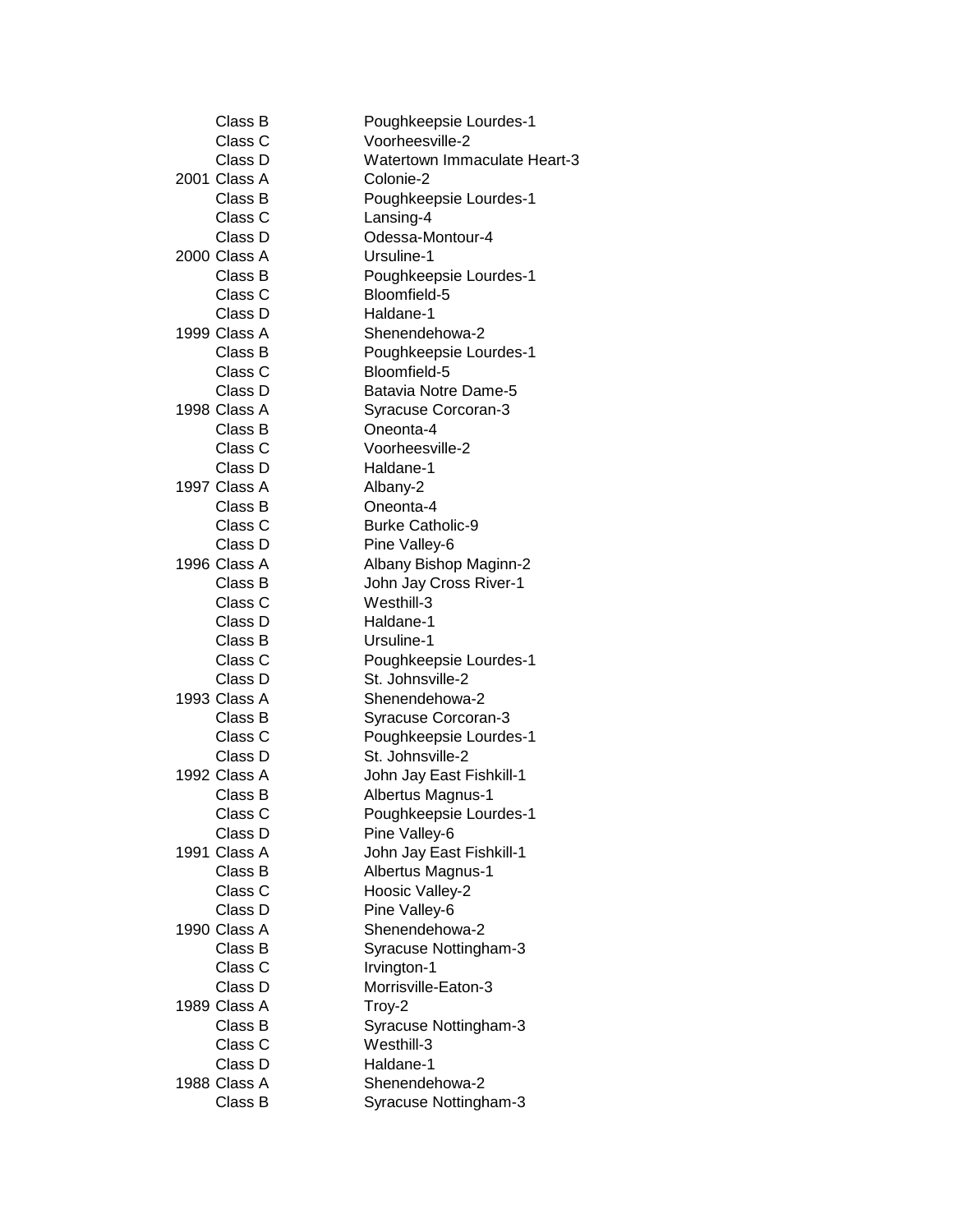| Class C      | Salamanca-6             |
|--------------|-------------------------|
| Class D      | Eldred-9                |
| 1987 Class A | Hyde Park Roosevelt-1   |
| Class B      | Poughkeepsie Lourdes-1  |
| Class C      | Wyandanch-11            |
| Class D      | Germantown-2            |
| 1986 Class A | <b>Bishop Gibbons-2</b> |
| Class B      | Penn Yan-5              |
| Class C      | <b>Hoosick Falls-2</b>  |
| Class D      | Germantown-2            |
| 1985 Class A | Rochester Mercy-5       |
| Class B      | Johnson City-4          |
| Class C      | Tuxedo-9                |
| Class D      | Morrisville-Eaton-3     |
| 1984 Class A | Sachem-11               |
| Class B      | Syracuse Nottingham-3   |
| Class C      | Marlboro-9              |
| Class D      | Tuxedo-9                |
| 1983 Class A | Utica Notre Dame-3      |
| Class B      | Westbury-8              |
| Class C      | Wyandanch-11            |
| Class D      | Tuxedo-9                |
| 1982 Class A | Hempstead-8             |
| Class B      | Warwick-9               |
| Class C      | Marlboro-9              |
| Class D      | Tuxedo-9                |
| 1981 Class A | <b>Mount Vernon-1</b>   |
| Class B      | Syracuse Nottingham-3   |
| Class C      | Pavilion-3              |
| Class D      | Dolgeville-3            |